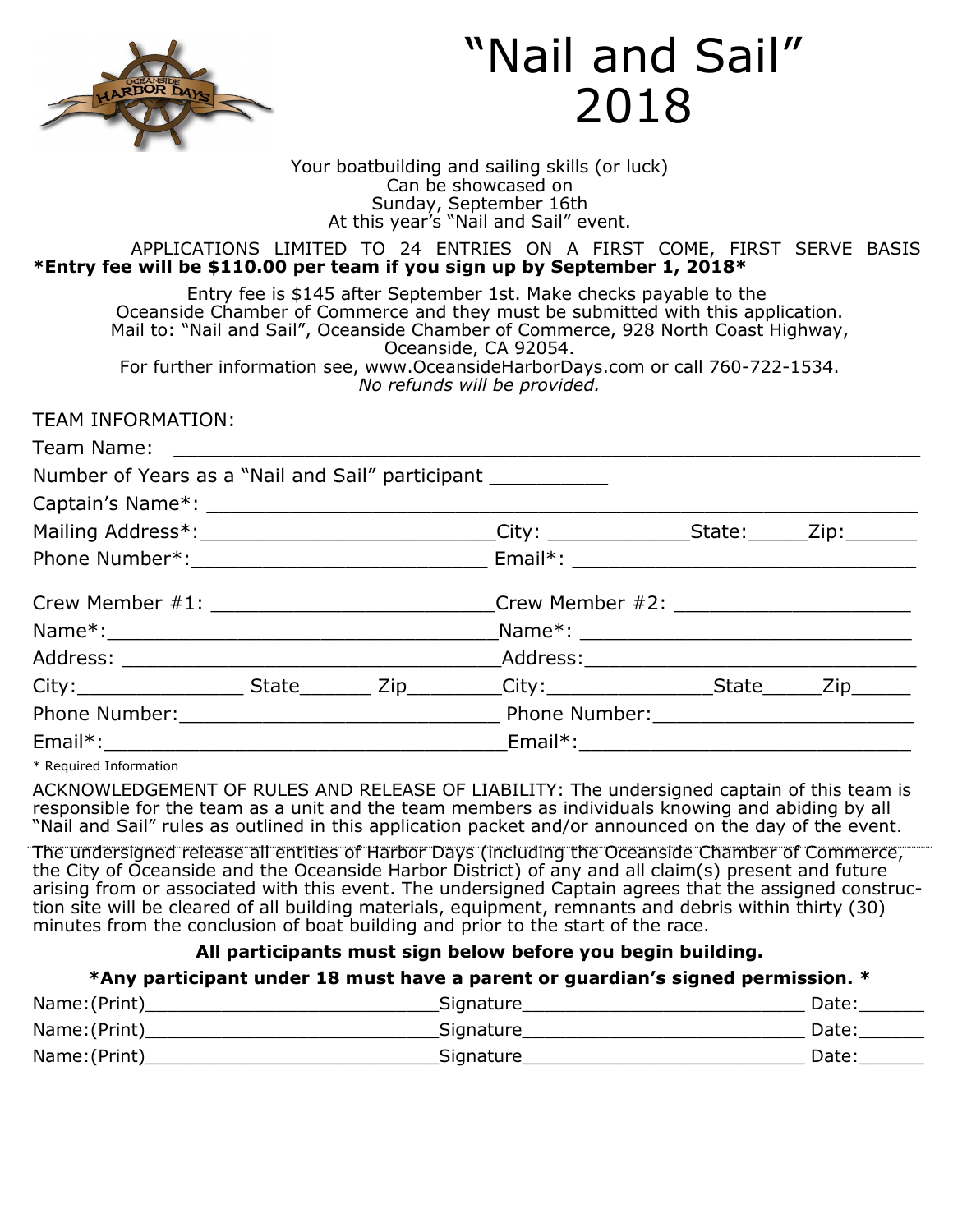

# "Nail and Sail 2018" GUIDELINES

#### **GENERAL:**

Boisterous fun is expected. However, unsportsmanlike conduct will be cause of expulsion and forfeiture of team entry fee.

Contestants failing to comply with these guidelines and/or any future guidelines/rules established for the event and announced to the teams are subject to disqualification and forfeiture of team entry fee.

#### **PARKING:**

Parking available in nearby parking area, not directly at location of "Nail and Sail".

#### **REGISTRATION:**

Contestants must report to the "Nail and Sail" registration table between 9:30 a.m. and 10:15 a.m. on race day. At that time you will be issued a team identification number that corresponds to your building site and official boat designation.

#### **BOAT BUILDING:**

We will be building the boats across from the Dolphin Dock.

Only registered team members are allowed inside the building site. (Cheerleaders outside the roped area are okay and encouraged . . . recognition of spirit during the boat building period will be announced!)

Teams are allowed up to three (3) members during the actual boat building process, but only two (2) crewmembers may occupy the vessel during the race.

Jigs and blueprints are permissible, as is a pre-made sail. You can bring these to your building site.

Any team found to be using ANY construction materials not provided to all teams by Harbor Days (including screws, fiberglass, caulking other than that provided, other bonding materials, etc.) will be immediately DISQUALIFIED and forfeit the team entry fee.

No pre-constructed paddles are allowed. Paddles must be made from the materials supplied to you at your building site on race day. (But, don't forget about them. Believe it or not, past teams have finished their boats and then realized they had no wood left from which to make paddles.)

#### **DECORATING/COSTUMES:**

To promote the spirit of the event, teams are encouraged to wear costumes that reflect the nautical theme, or to come up with some wacky theme of your own. Awards for costumes and decorations will be determined during the judging period preceding the actual races.

Personal boat/team identification and/or costumes and decorations may be made beforehand and brought to the even for use on the boat—provided they are not judged to increase your entry's seaworthiness.

#### SAILING TEAM:

Only two (2) crewmembers may occupy the vessel during the race. If your team advances to the final heat, the third member of the team is allowed to replace one of the original sailors if desired.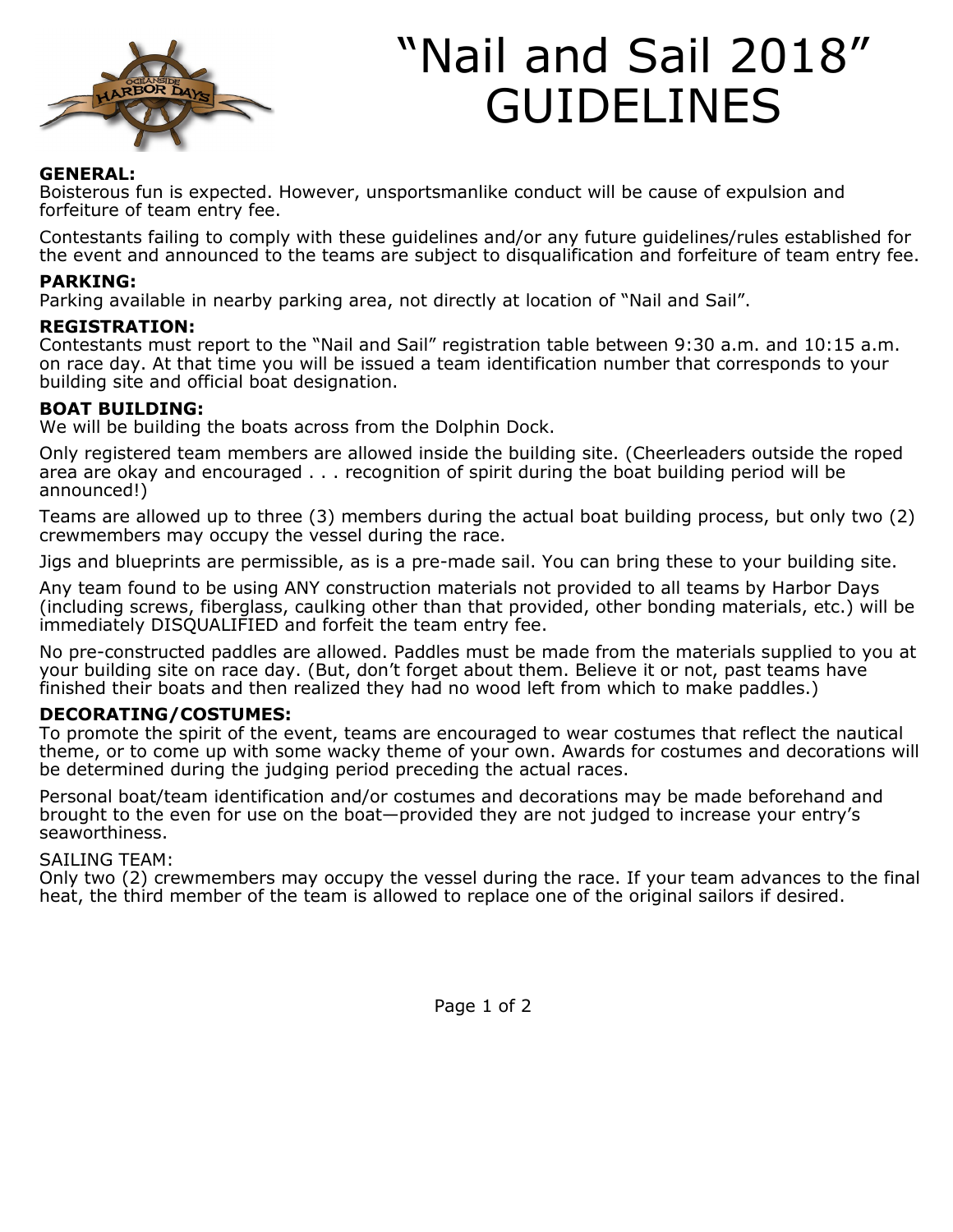

# "Nail and Sail 2018" GUIDELINES, cont.

# **GENERAL RACING RULES:**

All boats will be staged on the pier adjacent to the Dolphin Dock.

Subject to the number of participants, there will be up to four (4) heats of approximately six (6) teams per heat. The top two (2) finishers of each heat go to the finals.

The two (2) person crew must be located inside their boat during the race (i.e., no surfboards used as a sailing vehicle, no pushing the boat from the outside, etc.). Boats must be paddled and not propelled.

To qualify as a race winner or runner-up, both crewmembers must be inside the boat when it crosses the finish line.

THE RACE:

It is required that your building site be cleared of all tools and/or other building materials, remnants, debris and trash prior to the race. IF NOT, YOUR TEAM MAY BE DISQUALIFIED!

Each team will be staged on the Dolphin Dock and at the sound of the gun, the team (all three (3) members) will lift the boat into the water to begin the race. The two (2) members racing the boat will be required to enter the boat while it is in the water and then begin paddling.

Each team will paddle around one of the buoys and return to the dock.

First team to touch the side of the dock wins. The second team to touch the side of the dock is the runner-up.

Winning and runner-up teams will lift their boats out of the water and wait for the final heat. Losers of each heat will be removed from the water and staged for disposal.

The Championship heat will feature the top two (2) finishers in each heat.

# *And remember, Rule # 1 is HAVE FUN!!!!*